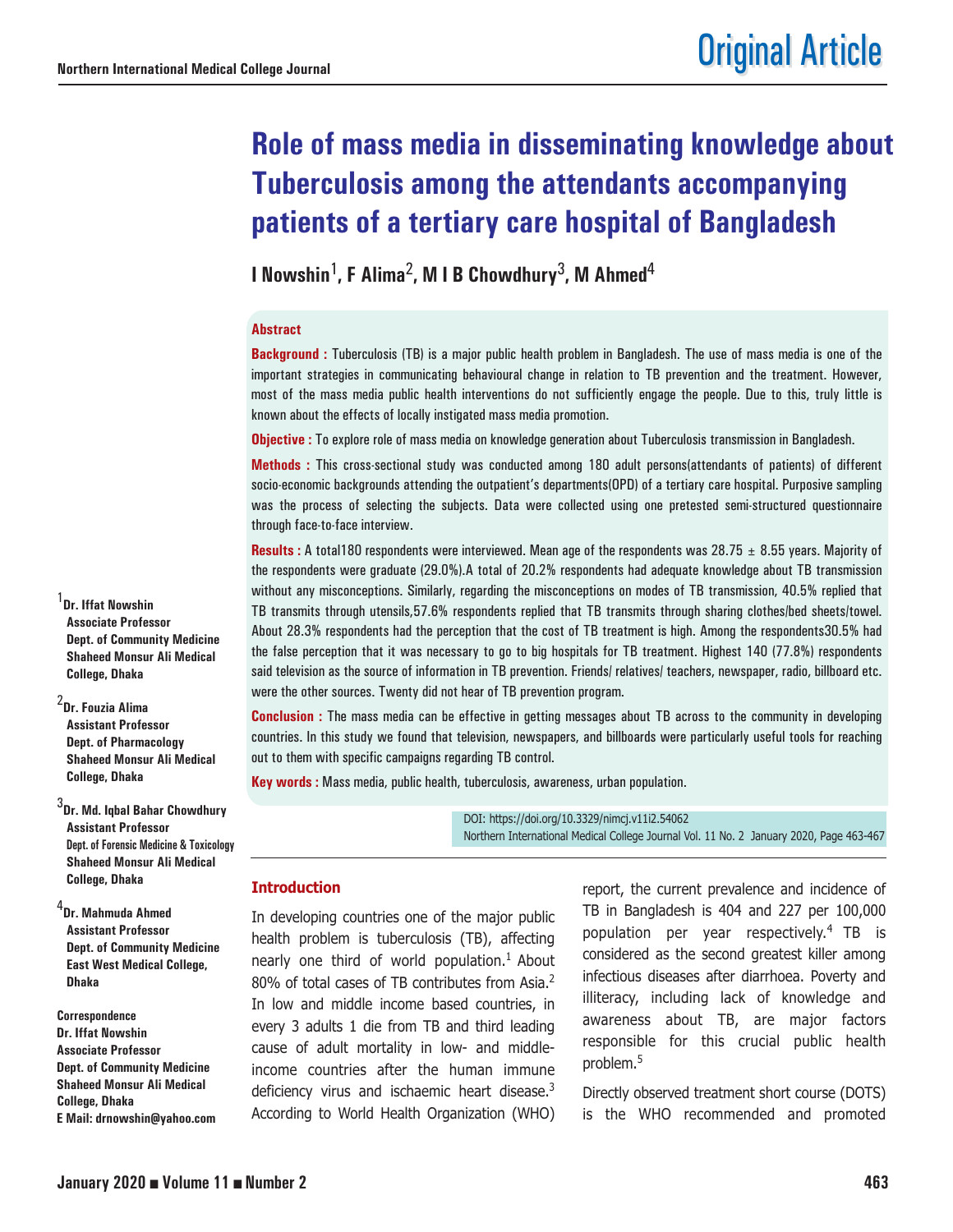strategy for treating TB under the supervision of healthcare providers. However, the treatment alone is not sufficient to lower the spread of TB.<sup>6</sup> Strategies that influence early case detection and treatment adherence; raising awareness about TB transmission, reducing stigma, misconception, discrimination and delayed TB diagnosis or treatment as well as empowering people affected by TB and establishment of political commitment and resources for TB are important to lower the spread of  $TB<sub>1</sub><sup>7</sup>$  Various studies throughout the world have highlighted the importance of knowledge and misconceptions about TB transmission. Examples of misconceptions may include transmission through sharing utensils, by touch, through food, sexual contact or may be mosquito bites. $8$  Less knowledge about TB can contribute to delays in seeking TB care, delayed diagnosis and treatment of active TB cases can endanger populations and communities regarding disease transmission.<sup>9</sup>

Mass media such as television, radio, newspapers, Internet, books, posters, and billboards are widely used for different campaigns to disseminate information to wide range of audiences. Media advocacy involves using mass media in communicating TB-related health information and to raise awareness on TB-related issues and problems.<sup>7</sup> Mass media interventions have proven effectiveness and efficacy in changing individuals' behaviour towards different health issues<sup>10-12</sup> and healthcare utilisation given by the Government<sup>13</sup>, reducing stigma about contagious disease $14$  and raising awareness of the signs and symptoms of other diseases.<sup>15</sup> Moreover the mass media has the capacity to reach and influence every aspect of our life.<sup>16</sup>

As very few studies have been conducted regarding these issues in Bangladesh, therefore much information about the level of knowledge and misconceptions about tuberculosis among our population is not available. Therefore, the present study attempted to identify the prevalence of correct knowledge about tuberculosis disseminated through mass media.

# **Materials and methods**

This cross-sectional type of study was carried out during January 2019 to June 2019 among the adult attendants of different socio-demographic characteristics accompanying the patients attending OPD of Shaheed Monsur Ali Medical College in Dhaka city. A total 180 respondents of 20-50 years old were selected purposively. After taking informed consent, data were collected by face-to-face interview, using a pretested questionnaire. The knowledge about TB transmission was categorized as–

**Correct knowledge** if the respondent replied "Yes" to "TB

transmits through the air by coughing or sneezing "and vice versa. **Misconception** if responses about TB transmission were marked "Yes" to the following questions: 1) through sharing utensils 2) through sharing clothes/bed sheets/towel 3) through touching a person withTB 4) through food and 5) through sexual contact.

Collected data was analysed using software SPSS version 20.

# **Results**

Most of the respondents were in the age group 21-30 years (61.0%). Mean age was 28.75 years. Out of the total 180 respondent's male were 102(57%) and female were 78(43%). A total of 18 (10.0%) were doing govt. service, 36(20%) private service, 24(13%) were housewives, 20(11%) were businessmen, 40(22%) were students and the rest 42 (24%) were labourers. Majority of the respondents were graduate 52(29.0%), 28 (16%) were having HSC, 34 (19.0%) were SSC and 27 (15%) were with primary education (Table-I).

|                        | Table I : Distribution of respondents according to socio-demographic |
|------------------------|----------------------------------------------------------------------|
| characteristics(n=180) |                                                                      |

| <b>Characteristics</b>             | <b>Categories</b> | <b>Respondent</b> |                |
|------------------------------------|-------------------|-------------------|----------------|
|                                    |                   | <b>No</b>         | <b>Percent</b> |
| Age of respondents                 | $20 - 30$         | 110               | 61.00          |
|                                    | $30 - 40$         | 55                | 30.56          |
|                                    | $40 - 50$         | 15                | 8.33           |
| Sex                                | Male              | 102               | 57.00          |
|                                    | Female            | 78                | 43.00          |
| Religion                           | <b>Muslim</b>     | 157               | 87.22          |
|                                    | Hindu             | 23                | 12.78          |
| Levels of education of respondents | Primary           | 27                | 15.00          |
|                                    | <b>SSC</b>        | 34                | 19.00          |
|                                    | <b>HSC</b>        | 28                | 16.00          |
|                                    | Graduate          | 52                | 29.00          |
| Occupation of respondents          | Govt. service     | 18                | 10.00          |
|                                    | Private service   | 36                | 20.00          |
|                                    | <b>Housewives</b> | 24                | 13.00          |
|                                    | <b>Business</b>   | 20                | 11.00          |
|                                    | <b>Students</b>   | 40                | 22.00          |
|                                    | Labourers         | 42                | 24.00          |

Among the 180 respondents 170 (95.0%) watch television and the rest 10 (5.0%) did not watch. Of the total respondents 121 (67.2%) read newspaper and rest 59 (32.7%) did not read. Highest 140 respondents said television as the source of information in TB prevention. Friends/ relatives/ teachers, newspaper, radio, billboard etc. were the other sources. Twenty did not hear of TB prevention program (Fig 1).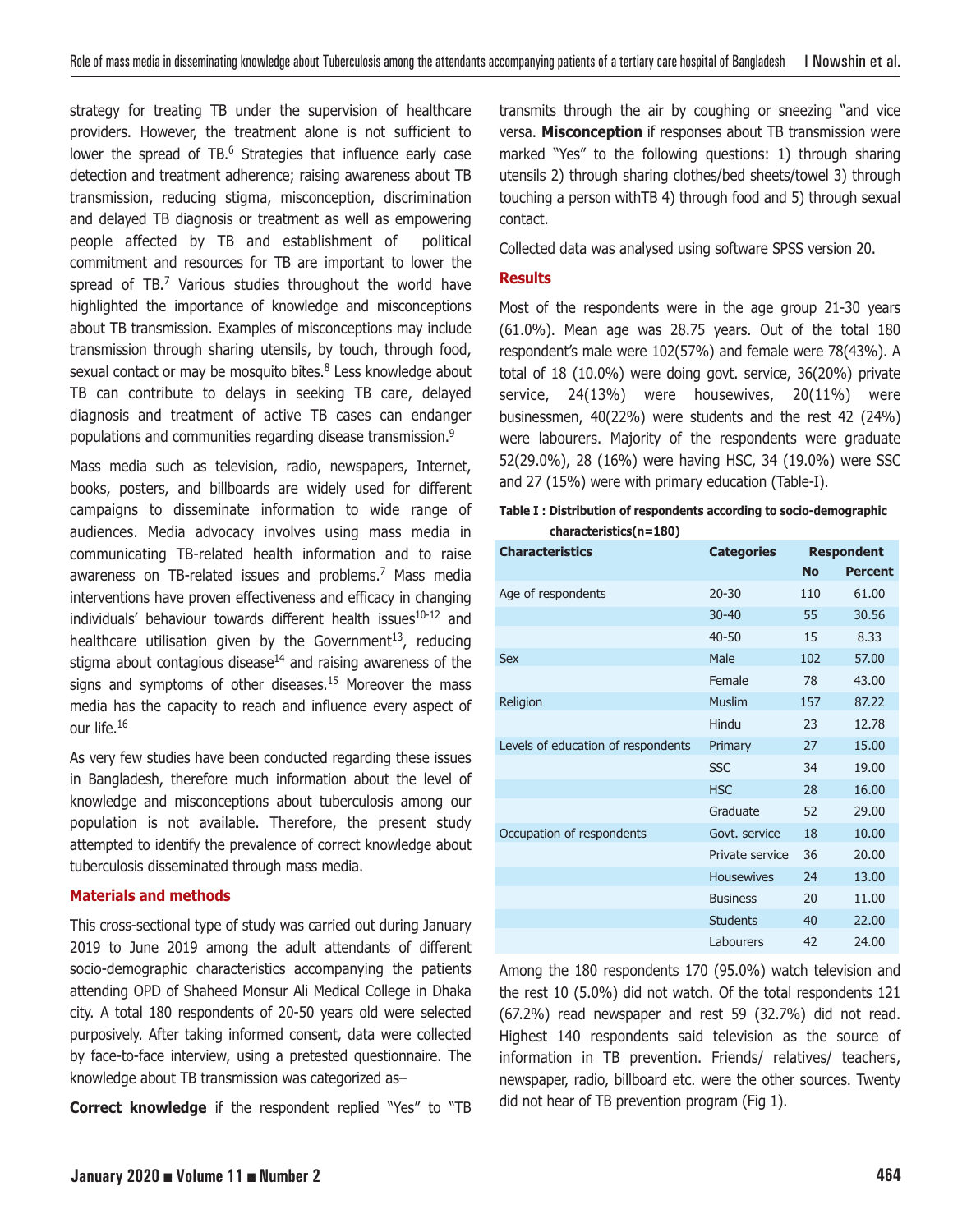

**Fig 1: Distribution of the respondents by sources of knowledge on TB prevention (Multiple responses)**

A total of 149 (83.0%) respondents correctly replied TB transmits through the air when coughing or sneezing. A total of 36 (20.2%) respondents had adequate knowledge about TB transmission without any misconceptions. Similarly, regarding the misconceptions on modes of TB transmission, 73 (40.5%) replied that TB transmits through utensils, 104 (57.6%) respondents replied that TB transmits through sharing clothes/bed sheets/towel, 39 (21.9%) respondents replied that TB transmits through touching a person with TB, 72 (40.2%) respondents replied that TB transmits through food and 56(31.1%) respondents replied that TB transmits through sexual contact.

A total of 50 (28.3%) respondents had the perception that the cost of TB treatment is high. A slightly less than one third [55 (30.5%)] of respondents had the false perception that it was necessary to go to big hospitals for TB treatment (Table II).

## **Table II : Distribution of the respondents by knowledge of TB transmission (n=180)**

| <b>Outcome</b>                                               | <b>Response</b> | Percentage |
|--------------------------------------------------------------|-----------------|------------|
| <b>Knowledge on TB transmission</b>                          |                 |            |
| TB transmits through the air by coughing or sneezing         | 149             | 83.00      |
| <b>Misconceptions</b>                                        |                 |            |
| Through sharing utensils (Yes)                               | 73              | 40.5       |
| Through sharing cloths/beds sheets/towel (Yes)               | 104             | 57.6       |
| Through touching a person with TB (Yes)                      | 39              | 21.9       |
| Though food (Yes)                                            | 72              | 40.2       |
| Through sexual contact (Yes)                                 | 56              | 31.1       |
| Cost of TB treatment is high (Yes)                           | 50              | 28.3       |
| TB can be cured (Yes)                                        | 138             | 76.6       |
| Is it necessary to go to big hospital for TB treatment (Yes) | 55              | 30.5       |

Regarding Knowledge about Symptoms of Tuberculosis, cough for more than 3 weeks was said by 88 (49%) respondents, blood in sputum by 58 (32%), loss of appetite by 12 (6.9%) night sweats with fever by 10 (5.5%), weight loss by 50 (28%) and don't know by 22 (12%) respondents. (Fig-2)



**Fig-2 : Distribution of the respondents according to their knowledge regarding symptoms of tuberculosis (n=180)**

Among the 149 respondents who have correct knowledge about TB transmission 60% said they watch television almost every day, 16.66% at least once a week and about 6% never/less than once a week. Regarding reading newspaper or magazines 49.44% read every day, 32.22% at least once a week. They responded also for listening to radio, 30% listen almost every day, 43.33% at least once a week and 9.44% never/less than once a week. (Table III)

## **Table III : Distribution of respondents according to use of mass media who have knowledge about TB**

| Category                    | <b>Responses</b> | <b>Percentage</b> |
|-----------------------------|------------------|-------------------|
| <b>Watches television</b>   |                  |                   |
| Almost everyday             | 108              | 60.00             |
| At least once a week        | 30               | 16.66             |
| Never/less than once a week | 11               | 6.11              |
| Reads newspapers/magazines  |                  |                   |
| Almost every day            | 89               | 49.44             |
| At least once a week        | 58               | 32.22             |
| Never/less than once a week | $\overline{2}$   | 1.11              |
| Listen to the radio         |                  |                   |
| Almost everyday             | 54               | 30.00             |
| At least once a week        | 78               | 43.33             |
| Never/less than once a week | 17               | 9.44              |

Respondents were asked about sources where they could get treatment if they had TB signs. Among them 26 (6%) said from family doctor,52(12%) from pulmonologist, 228 (54%) said from hospital, 73 (17%) from DOTS corner and 47 (11%) said they do not know. (Table IV)

### **Table IV : Distribution of the respondents according to their knowledge on availability of TB treatment**

| <b>TB treatment availability</b> | <b>Response</b> | <b>Percentage</b> |
|----------------------------------|-----------------|-------------------|
| Family doctor                    | 26              | 6                 |
| Pulmonologist                    | 52              | 12                |
| Hospital                         | 228             | 54                |
| <b>DOTS</b> centre               | 73              | 17                |
| Do not know                      | 47              | 11                |
|                                  |                 |                   |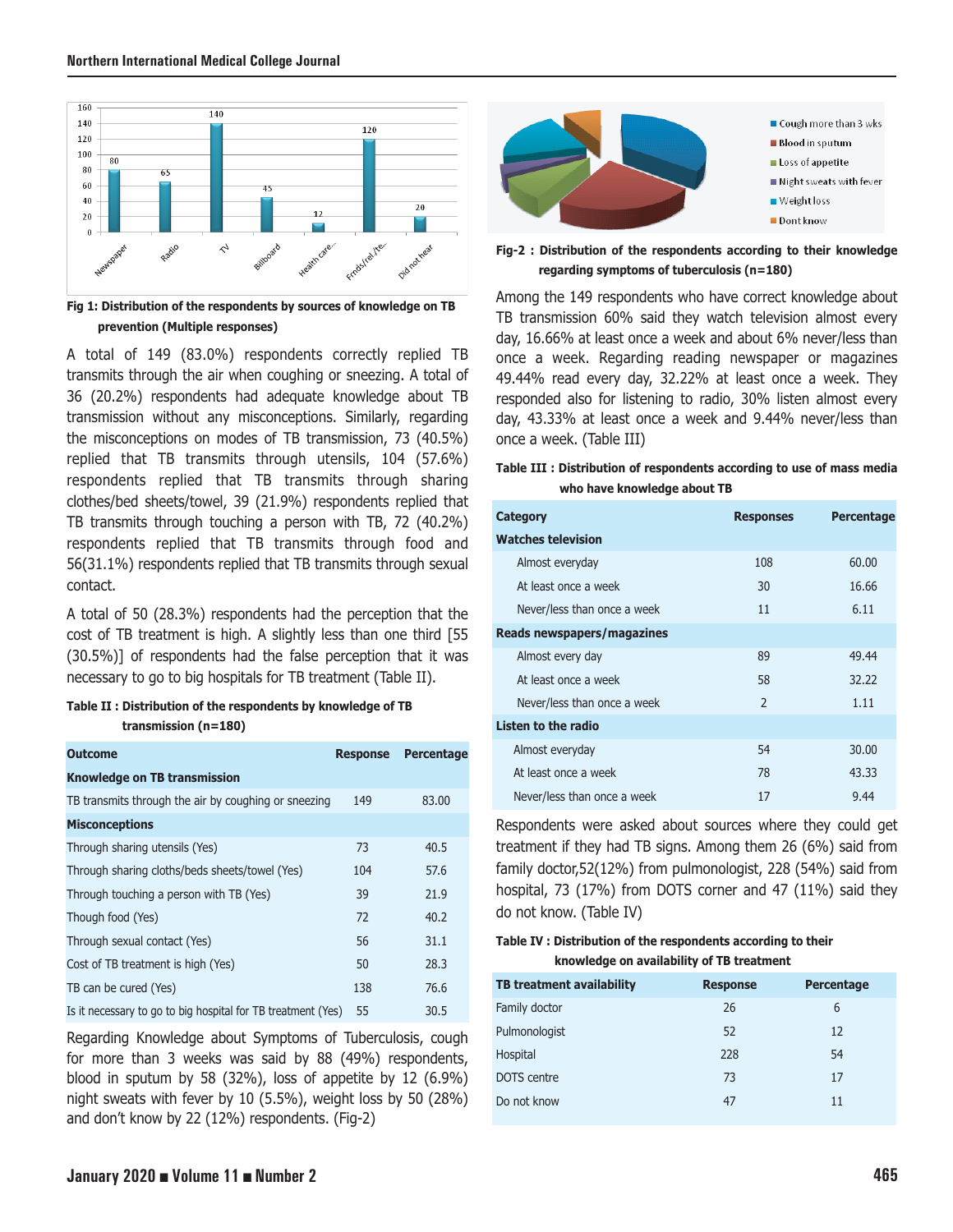Respondents were asked to comment on the role of print media and electronic media on propagation of TB knowledge among the population. Majority 138 (77%) was in favour of electronic media. Twenty-four (13%) were saying that our print media is contributing more in knowledge dissemination. Eighteen (10%) did not deliver any comment. (Fig 3)



**Fig 3: Respondents opinion on comparing print and electronic media on knowledge dissemination about TB**

## **Discussion**

With low levels of awareness about the causes, mode of transmission and preventive methods of tuberculosis the spreading of TB could be high. Several studies done in Ethiopia and Manila explained that most of the respondents heard about TB from television, newspaper, health workers and personal experience for the first time, this study also reported similar findings.16 This indicates that for better detection of TB cases mass media, health workers and personal experience were acting as a successful means of disseminating information about TB.

In this study the mean age was 28.75 years with standard deviation of ±8.554 of the respondents. The sex ratio is consistent with the sex ratio among adult population of Bangladesh [0.9male(s)/female].17 Majority of the respondents were graduates (29%). Although Bangladesh has achieved considerable success in TB control in recent years due to the political commitment of the government, $18$  our findings indicate a lack of knowledge about TB transmission among the respondents. Adequate knowledge was observed in only 20.2% respondents in this study, compared to 22.9% in Serbia.<sup>19</sup> Earlier studies in Nigeria, India and Ghana reported poor knowledge of TB transmission among people.<sup>22-24</sup>

It was found that respondents had varying degree of misconception about transmission of TB such as transmission via sharing utensils, via sexual contact, via clothes, bed sheets or towel, via food and via touching a person with TB. High prevalence of misconceptions about transmission of TB was also seen in earlier studies in Pakistan, Ethiopia and India.<sup>16</sup> A study in Ethiopia reported the misconception of sexual intercourse as a cause of TB.<sup>20</sup> Higher prevalence of misconception about transmission of TB among the respondents might contribute to the stigmatization among people with TB.<sup>21</sup> Recently in Bangladesh the behavioural change and social mobilization have gained momentum including broadcasting TB/HIV messages through national television, radios, newspapers, TB posters, pamphlets and leaflets to increase case detection, treatment adherence and combating stigma and discrimination related to TB.<sup>25</sup>

This study showed that the frequency of use of media played a significant role in generating correct knowledge on transmission of TB and reading newspapers or magazines and listening to the radio daily enhanced the correct knowledge on transmission of TB. This finding is supported by other studies in Nigeria and India where media had demonstrated most effective contribution to enhance knowledge on TB.<sup>26</sup> This might be due to higher chance of daily update of health columns. A study in India showed that health messages placed on newspapers and aired in radios were effective in knowledge generating related to TB transmission.27 Differing to this, a study in Pakistan showed media such as radios, televisions and newspapers were not the important sources of information about TB or its transmission.<sup>28</sup>

The media (especially television) makes a significant contribution in improving knowledge about TB. The effectiveness of the media in improving notifications, treatment and diagnosis has been reported by other studies in developing countries. For example, In India, prior to an Information, Education and Communication (IEC) campaign, only 10% of TB patients chose a DOTS centre as their first source of treatment; this proportion rose to 20.4% after the campaign.<sup>27</sup>

In this study respondents were asked about sources where they could get treatment if they had TB signs. Among them 26 (6%) said from family doctor, 52(12%) from pulmonologist, 228 (54%) said from hospital, 73 (17%) from DOTS corner and 47 (11%) said they do not know. However, it is difficult to evaluate whether the effects of the campaign were long lasting.

Generally, the media is an important source of information and education for the general population and can influence decisions that have a significant impact on the knowledge and understanding of TB disease and control.29 Optimal utilization of mass media can play a significant role in the rigorous dissemination of important information and education related to TB and can change the misconception about TB transmission. National TB Control Program in Bangladesh should carry out more frequent dissemination of TB related message through newspapers, magazines and airing of radio programs.

## **Conclusion**

This study gives an overview of the role of mass media in generating public awareness of tuberculosis. Majority of the